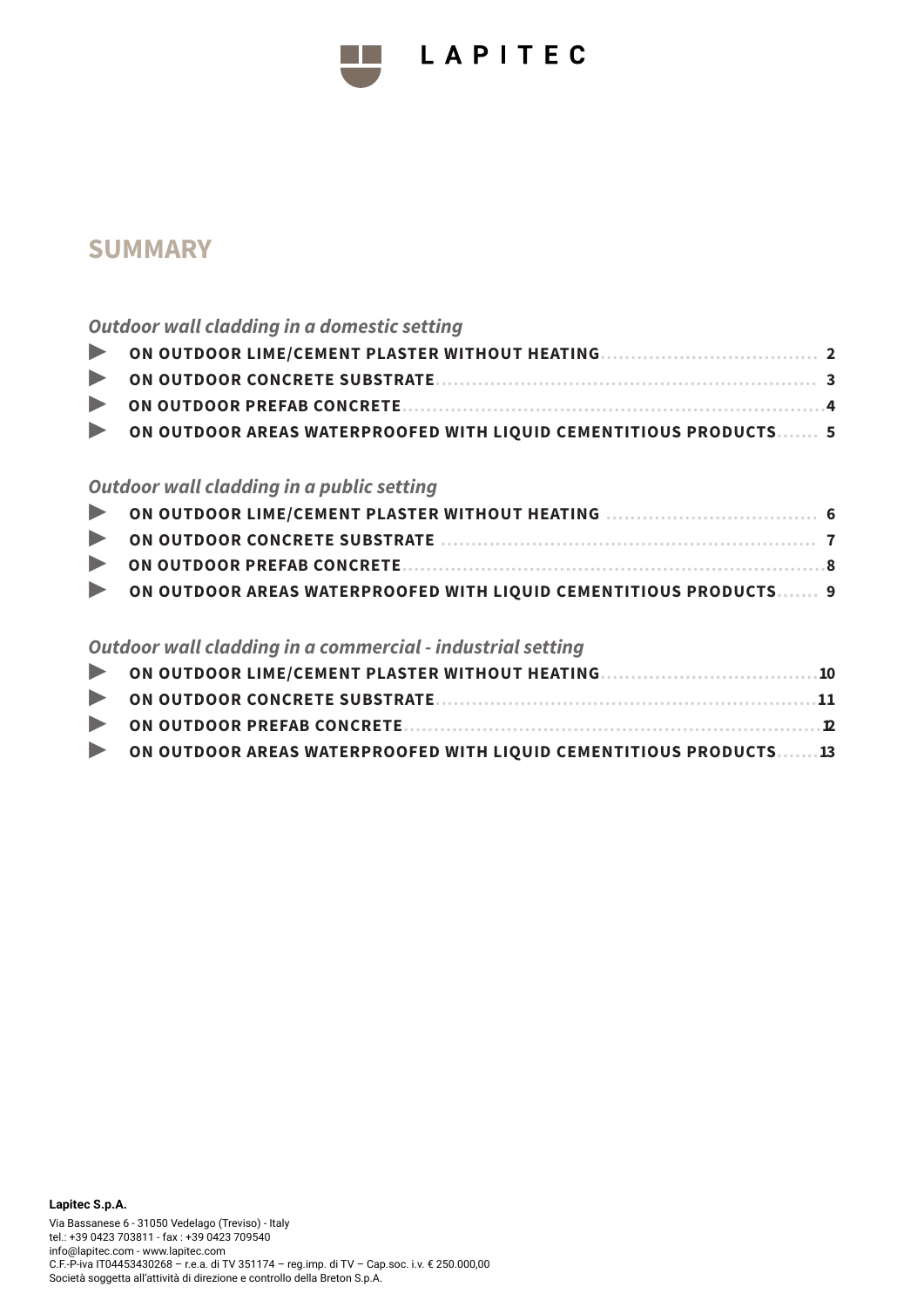

# Installation of new sintered stone wall cladding with adhesive and with or without reinforced mesh up to 5,050 cm2

### ▶ ON OUTDOOR LIME/CEMENT PLASTER WITHOUT HEATING

Provision and installation, on outdoor lime/cement plaster without heating, of new wall cladding with Lapitec sintered stone (largest format of up to 5,050 cm2) compliant with standard \_\_\_\_\_\_\_\_\_; thickness 12 mm; in the colour and finish selected by Construction Management; installed with open gaps of no less than 5 mm; maintaining a minimum gap of 5 mm for the peripheral gaps of the cladding (around columns, corners, wall to floor or wall to roof, stair risers...); with improved deformable or highly deformable cementitious adhesive belonging to class C2S1/S2, in keeping with standard EN 120004.

The surface for adhesion between the slabs and the substrate must be guaranteed at 90%, for large slabs (>3600 cm2) the adhesion surface must be 100% (full bed).

Gaps must be sealed with improved cementitious grout, class CG2WA in compliance with standard EN 13888.

The specifications for the \_\_\_\_\_\_\_\_\_\_\_\_\_\_ substrate must comply with applicable standards. Before beginning the installation, the installer will need to verify suitability and ensure compliance with the requirements listed below:

- compactness
- coplanarity (on 2 m span, for adhesives of thickness >5 mm deflections of about 2 mm are permissible, for adhesives of ≤5 mm deflections of no more than 1.5 mm)
- ageing
- cleaning of surfaces (no dusts, oils, fats or dirty).

Sintered stone slabs must meet the following specifications:

Dimensions: 1.540x3.440 mm (EN 14617-16) Density: 2,400 kg/m3 (EN 14617-1) Elastic modulus (E): 60 GPa (EN 14617-2) Flexural strength (σk): 42 MPa (EN 14617-2) Linear thermal expansion coefficient: 6.3 x 10-6 °C-1 (EN 14617-11) Reaction to fire: A1 (EN 13501-1) Water absorption: <0.1% Slipperiness properties: R

- fees and the preparation of the substrate
- the provision and application of the adhesive
- the shaping of elastic expansion joints, forming squares where the ratio of the sides is no greater than 1.5 and with an area of no more than 16.00 m2 and the sealing of these with a specific elastic sealant
- any profiles in perforated brass for the separation of diverse floorings
- the sealing of joints with the colour selected by Construction Management
- the subsequent cleaning of the surface with suitable detergents and later rinsing
- the cutting, scrap removal, cleaning and removal of waste material at the end of the work, the separate collection of waste material, the final transportation and consignment to the waste dump
- anything else necessary for a thoroughly complete, state-of-the-art job.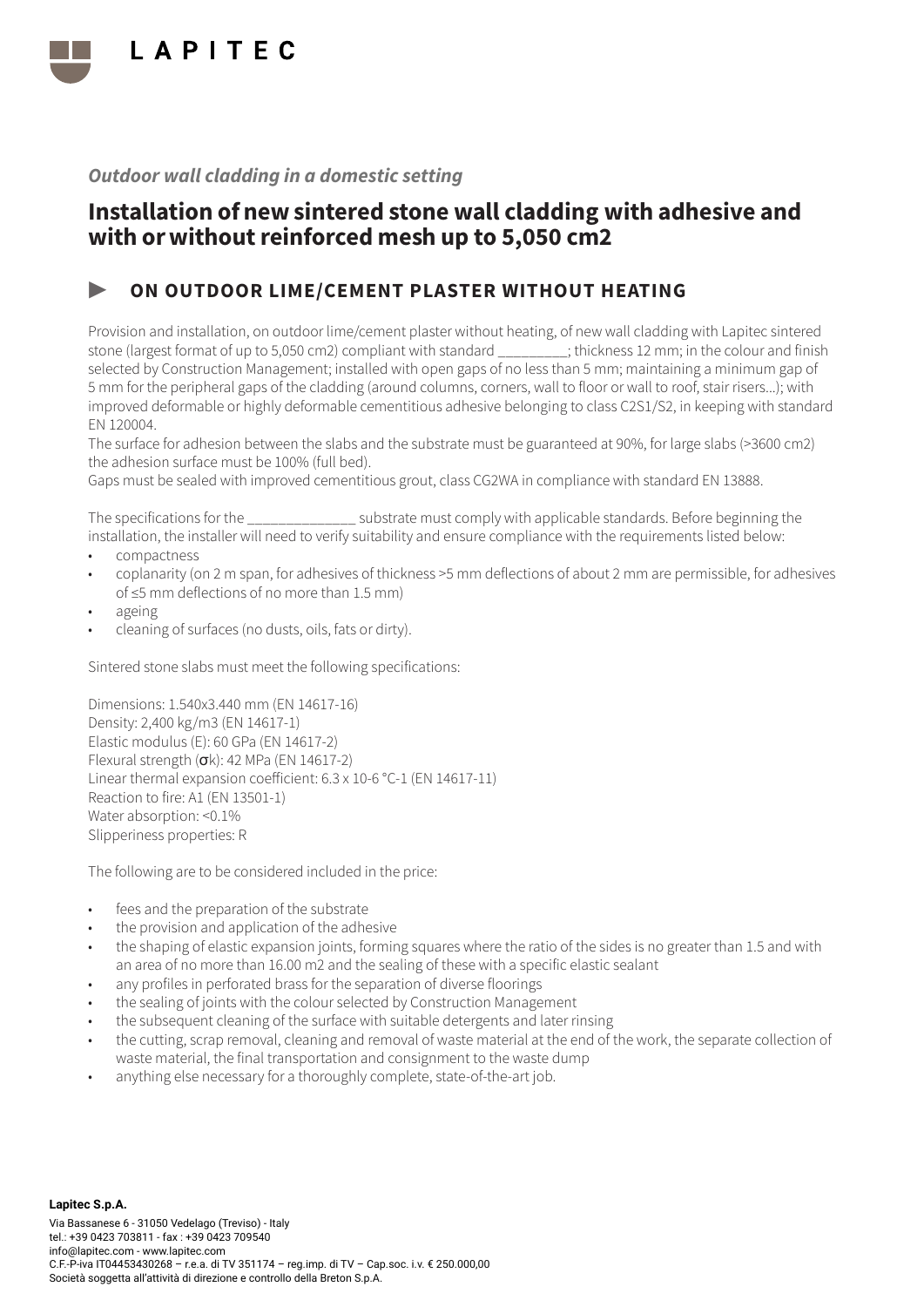

# Installation of new sintered stone wall cladding with adhesive and with or without reinforced mesh up to 5,050 cm2

### ON OUTDOOR CONCRETE SUBSTRATE

Provision and installation, on outdoor concrete substrate, of new wall cladding with Lapitec sintered stone (largest format of up to 5,050 cm2) compliant with standard \_\_\_\_\_\_\_\_\_; thickness 12 mm; in the colour and finish selected by Construction Management; installed with open gaps of no less than 5 mm; maintaining a minimum gap of 5 mm for the peripheral gaps of the cladding (around columns, corners, wall to floor or wall to roof, stair risers...); with improved deformable or highly deformable cementitious adhesive belonging to class C2S1/S2, in keeping with standard EN 120004.

The surface for adhesion between the slabs and the substrate must be guaranteed at 90%, for large slabs (>3600 cm2) the adhesion surface must be 100% (full bed).

Gaps must be sealed with improved cementitious grout, class CG2WA in compliance with standard EN 13888.

The specifications for the  $\sim$  substrate must comply with applicable standards. Before beginning the installation, the installer will need to verify suitability and ensure compliance with the requirements listed below:

- compactness
- coplanarity (on 2 m span, for adhesives of thickness >5 mm deflections of about 2 mm are permissible, for adhesives of ≤5 mm deflections of no more than 1.5 mm)
- ageing
- cleaning of surfaces (no dusts, oils, fats or dirty).

Sintered stone slabs must meet the following specifications:

Dimensions: 1.540x3.440 mm (EN 14617-16) Density: 2,400 kg/m3 (EN 14617-1) Elastic modulus (E): 60 GPa (EN 14617-2) Flexural strength  $(\sigma k)$ : 42 MPa (EN 14617-2) Linear thermal expansion coefficient: 6.3 x 10-6 °C-1 (EN 14617-11) Reaction to fire: A1 (EN 13501-1) Water absorption: <0.1% Slipperiness properties: R

- fees and the preparation of the substrate
- the provision and application of the adhesive
- the shaping of elastic expansion joints, forming squares where the ratio of the sides is no greater than 1.5 and with an area of no more than 16.00 m2 and the sealing of these with a specific elastic sealant
- any profiles in perforated brass for the separation of diverse floorings
- the sealing of joints with the colour selected by Construction Management
- the subsequent cleaning of the surface with suitable detergents and later rinsing
- the cutting, scrap removal, cleaning and removal of waste material at the end of the work, the separate collection of waste material, the final transportation and consignment to the waste dump
- anything else necessary for a thoroughly complete, state-of-the-art job.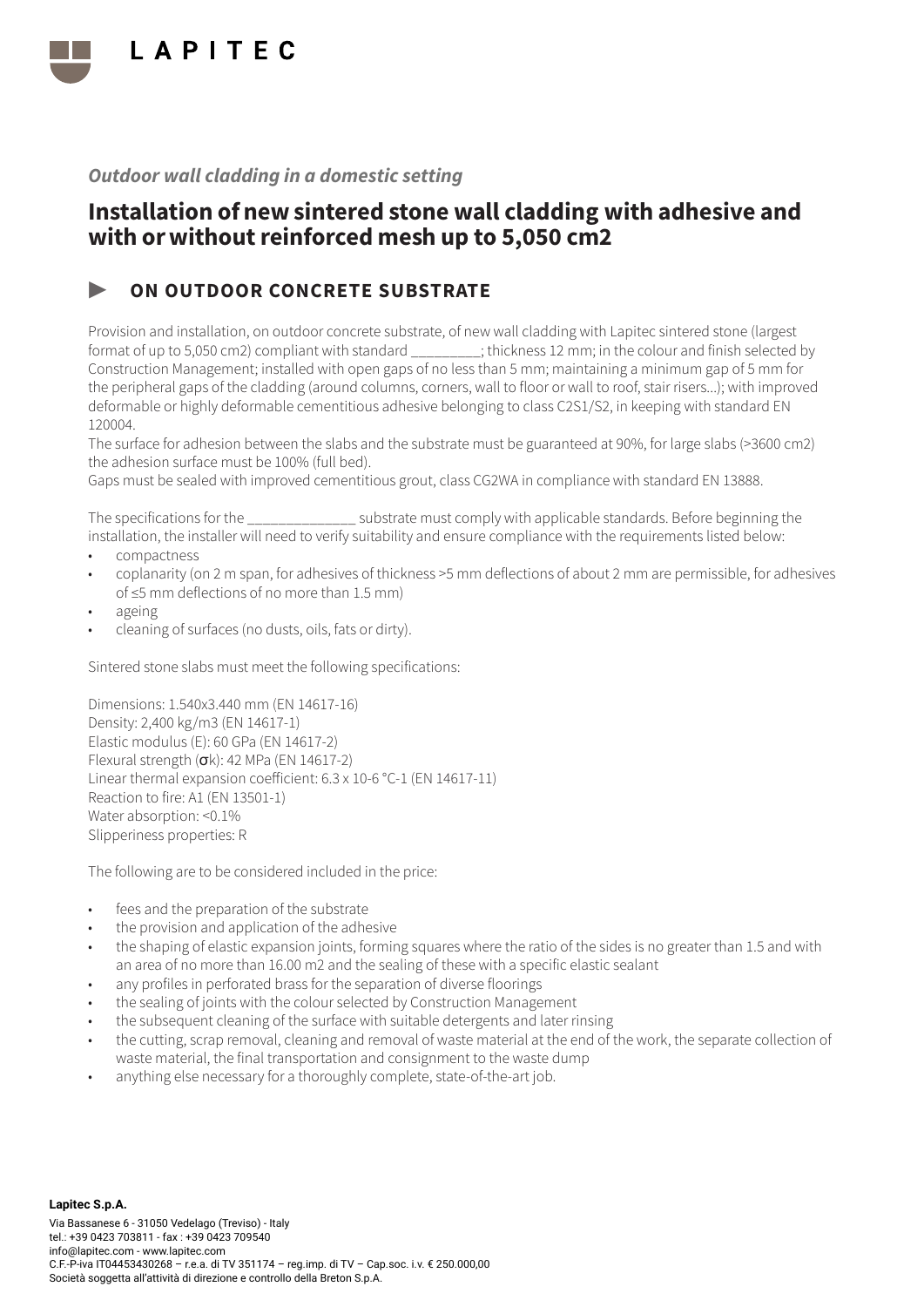

# Installation of new sintered stone wall cladding with adhesive and with or without reinforced mesh up to 5,050 cm2

### ON OUTDOOR PREFAB CONCRETE

Provision and installation, on outdoor prefab concrete, of new wall cladding with Lapitec sintered stone (largest format of up to 5,050 cm2) compliant with standard \_\_\_\_\_\_\_\_\_; thickness 12 mm; in the colour and finish selected by Construction Management; installed with open gaps of no less than 5 mm; maintaining a minimum gap of 5 mm for the peripheral gaps of the cladding (around columns, corners, wall to floor or wall to roof, stair risers...); with improved deformable or highly deformable cementitious adhesive belonging to class C2S1/S2, in keeping with standard EN 120004.

The surface for adhesion between the slabs and the substrate must be guaranteed at 90%, for large slabs (>3600 cm2) the adhesion surface must be 100% (full bed).

Gaps must be sealed with improved cementitious grout, class CG2WA in compliance with standard EN 13888.

The specifications for the \_\_\_\_\_\_\_\_\_\_\_\_\_\_ substrate must comply with applicable standards. Before beginning the installation, the installer will need to verify suitability and ensure compliance with the requirements listed below:

- compactness
- coplanarity (on 2 m span, for adhesives of thickness >5 mm deflections of about 2 mm are permissible, for adhesives of ≤5 mm deflections of no more than 1.5 mm)
- ageing
- cleaning of surfaces (no dusts, oils, fats or dirty).

Sintered stone slabs must meet the following specifications:

Dimensions: 1.540x3.440 mm (EN 14617-16) Density: 2,400 kg/m3 (EN 14617-1) Elastic modulus (E): 60 GPa (EN 14617-2) Flexural strength (σk): 42 MPa (EN 14617-2) Linear thermal expansion coefficient: 6.3 x 10-6 °C-1 (EN 14617-11) Reaction to fire: A1 (EN 13501-1) Water absorption: <0.1% Slipperiness properties: R

- fees and the preparation of the substrate
- the provision and application of the adhesive
- the shaping of elastic expansion joints, forming squares where the ratio of the sides is no greater than 1.5 and with an area of no more than 16.00 m2 and the sealing of these with a specific elastic sealant
- any profiles in perforated brass for the separation of diverse floorings
- the sealing of joints with the colour selected by Construction Management
- the subsequent cleaning of the surface with suitable detergents and later rinsing
- the cutting, scrap removal, cleaning and removal of waste material at the end of the work, the separate collection of waste material, the final transportation and consignment to the waste dump
- anything else necessary for a thoroughly complete, state-of-the-art job.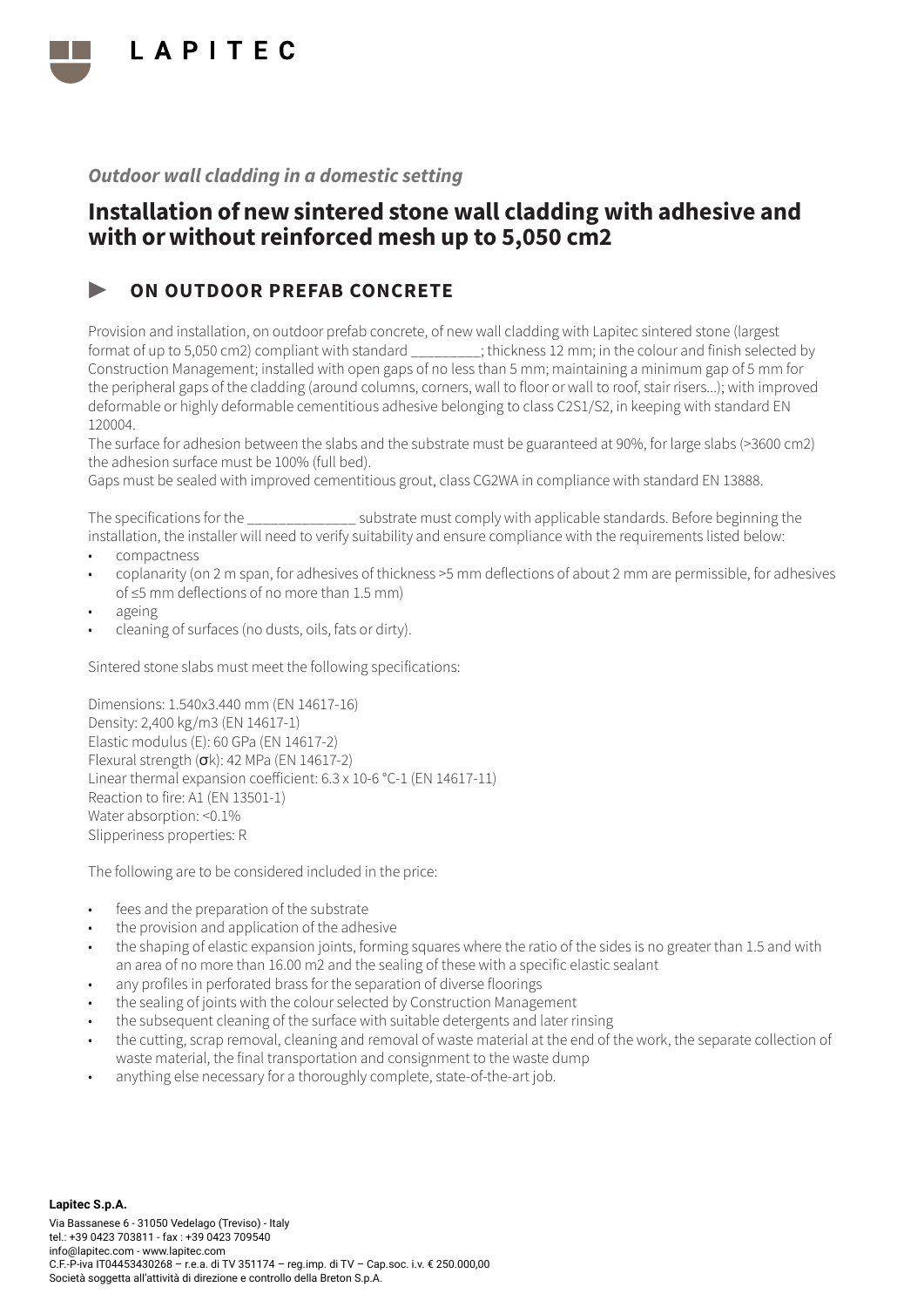

# Installation of new sintered stone wall cladding with adhesive and with or without reinforced mesh up to 5,050 cm2

### ▶ ON OUTDOOR AREAS WATERPROOFED WITH LIQUID CEMENTITIOUS PRODUCTS

Provision and installation, on outdoor areas waterproofed with liquid cementitious products, of new wall cladding with Lapitec sintered stone (largest format of up to 5,050 cm2) compliant with standard \_\_\_\_\_\_\_\_\_; thickness 12 mm; in the colour and finish selected by Construction Management; installed with open gaps of no less than 5 mm; maintaining a minimum gap of 5 mm for the peripheral gaps of the cladding (around columns, corners, wall to floor or wall to roof, stair risers...); with improved cementitious adhesive belonging to class C2, in keeping with standard EN 120004. The surface for adhesion between the slabs and the substrate must be guaranteed at 90%, for large slabs (>3600 cm2) the adhesion surface must be 100% (full bed).

Gaps must be sealed with improved cementitious grout, class CG2WA in compliance with standard EN 13888.

The specifications for the  $\sim$  substrate must comply with applicable standards. Before beginning the installation, the installer will need to verify suitability and ensure compliance with the requirements listed below:

- compactness
- coplanarity (on 2 m span, for adhesives of thickness >5 mm deflections of about 2 mm are permissible, for adhesives of ≤5 mm deflections of no more than 1.5 mm)
- ageing
- cleaning of surfaces (no dusts, oils, fats or dirty).

Sintered stone slabs must meet the following specifications:

Dimensions: 1.540x3.440 mm (EN 14617-16) Density: 2,400 kg/m3 (EN 14617-1) Elastic modulus (E): 60 GPa (EN 14617-2) Flexural strength  $(\sigma k)$ : 42 MPa (EN 14617-2) Linear thermal expansion coefficient: 6.3 x 10-6 °C-1 (EN 14617-11) Reaction to fire: A1 (EN 13501-1) Water absorption: <0.1% Slipperiness properties: R

- fees and the preparation of the substrate
- the provision and application of the adhesive
- the shaping of elastic expansion joints, forming squares where the ratio of the sides is no greater than 1.5 and with an area of no more than 16.00 m2 and the sealing of these with a specific elastic sealant
- any profiles in perforated brass for the separation of diverse floorings
- the sealing of joints with the colour selected by Construction Management
- the subsequent cleaning of the surface with suitable detergents and later rinsing
- the cutting, scrap removal, cleaning and removal of waste material at the end of the work, the separate collection of waste material, the final transportation and consignment to the waste dump
- anything else necessary for a thoroughly complete, state-of-the-art job.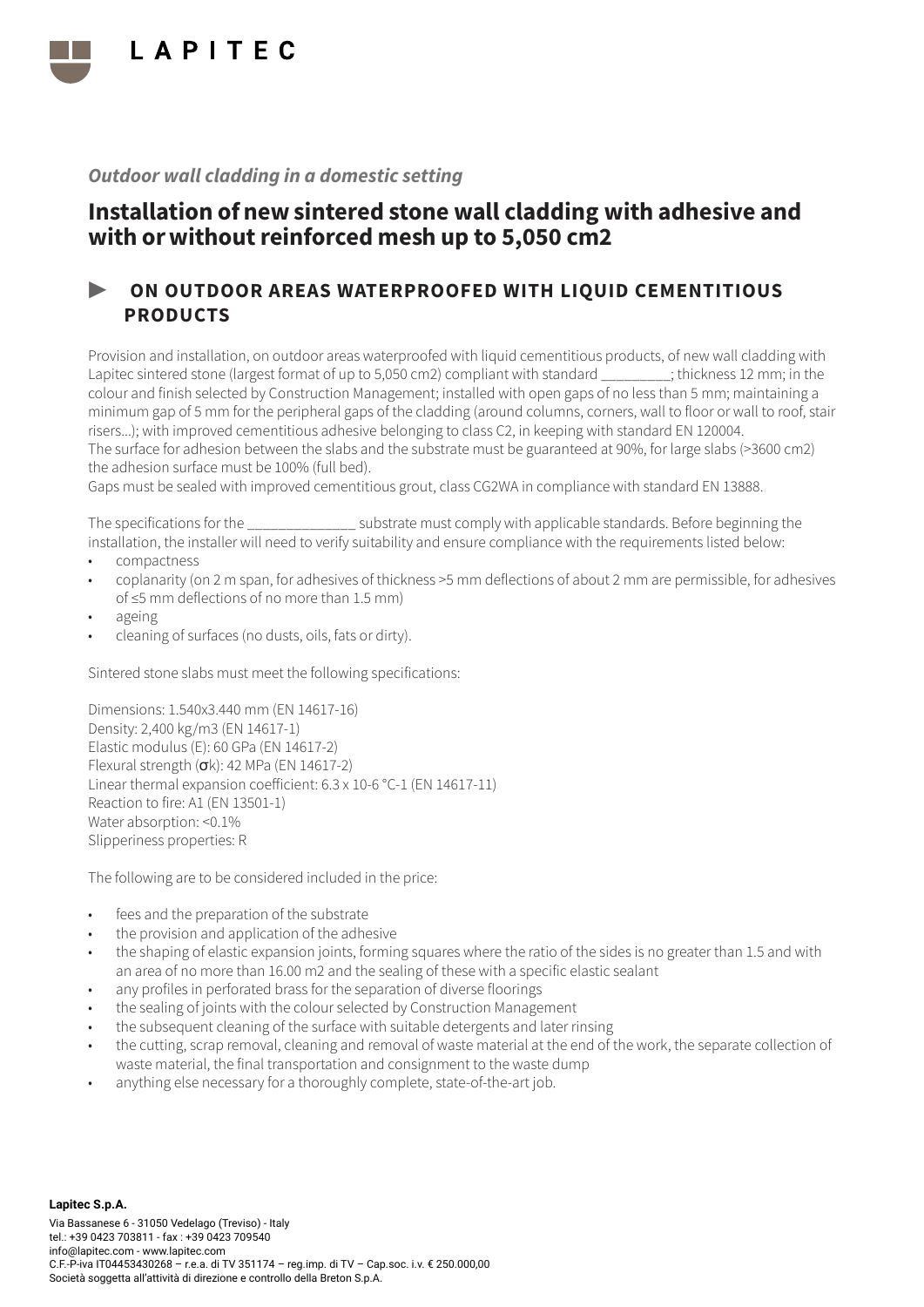

# Installation of new sintered stone wall cladding with adhesive and with or without reinforced mesh up to 5,050 cm2

### ▶ ON OUTDOOR LIME/CEMENT PLASTER WITHOUT HEATING

Provision and installation, on outdoor lime/cement plaster without heating, of new wall cladding with Lapitec sintered stone (largest format of up to 5,050 cm2) compliant with standard \_\_\_\_\_\_\_\_\_; thickness 12 mm; in the colour and finish selected by Construction Management; installed with open gaps of no less than 5 mm; maintaining a minimum gap of 5 mm for the peripheral gaps of the cladding (around columns, corners, wall to floor or wall to roof, stair risers...); with improved deformable or highly deformable cementitious adhesive belonging to class C2S1/S2, in keeping with standard EN 120004.

The surface for adhesion between the slabs and the substrate must be guaranteed at 90%, for large slabs (>3600 cm2) the adhesion surface must be 100% (full bed).

Gaps must be sealed with improved cementitious grout, class CG2WA in compliance with standard EN 13888.

The specifications for the \_\_\_\_\_\_\_\_\_\_\_\_\_\_ substrate must comply with applicable standards. Before beginning the installation, the installer will need to verify suitability and ensure compliance with the requirements listed below:

- compactness
- coplanarity (on 2 m span, for adhesives of thickness >5 mm deflections of about 2 mm are permissible, for adhesives of ≤5 mm deflections of no more than 1.5 mm)
- ageing
- cleaning of surfaces (no dusts, oils, fats or dirty).

Sintered stone slabs must meet the following specifications:

Dimensions: 1.540x3.440 mm (EN 14617-16) Density: 2,400 kg/m3 (EN 14617-1) Elastic modulus (E): 60 GPa (EN 14617-2) Flexural strength (σk): 42 MPa (EN 14617-2) Linear thermal expansion coefficient: 6.3 x 10-6 °C-1 (EN 14617-11) Reaction to fire: A1 (EN 13501-1) Water absorption: <0.1% Slipperiness properties: R

- fees and the preparation of the substrate
- the provision and application of the adhesive
- the shaping of elastic expansion joints, forming squares where the ratio of the sides is no greater than 1.5 and with an area of no more than 16.00 m2 and the sealing of these with a specific elastic sealant
- any profiles in perforated brass for the separation of diverse floorings
- the sealing of joints with the colour selected by Construction Management
- the subsequent cleaning of the surface with suitable detergents and later rinsing
- the cutting, scrap removal, cleaning and removal of waste material at the end of the work, the separate collection of waste material, the final transportation and consignment to the waste dump
- anything else necessary for a thoroughly complete, state-of-the-art job.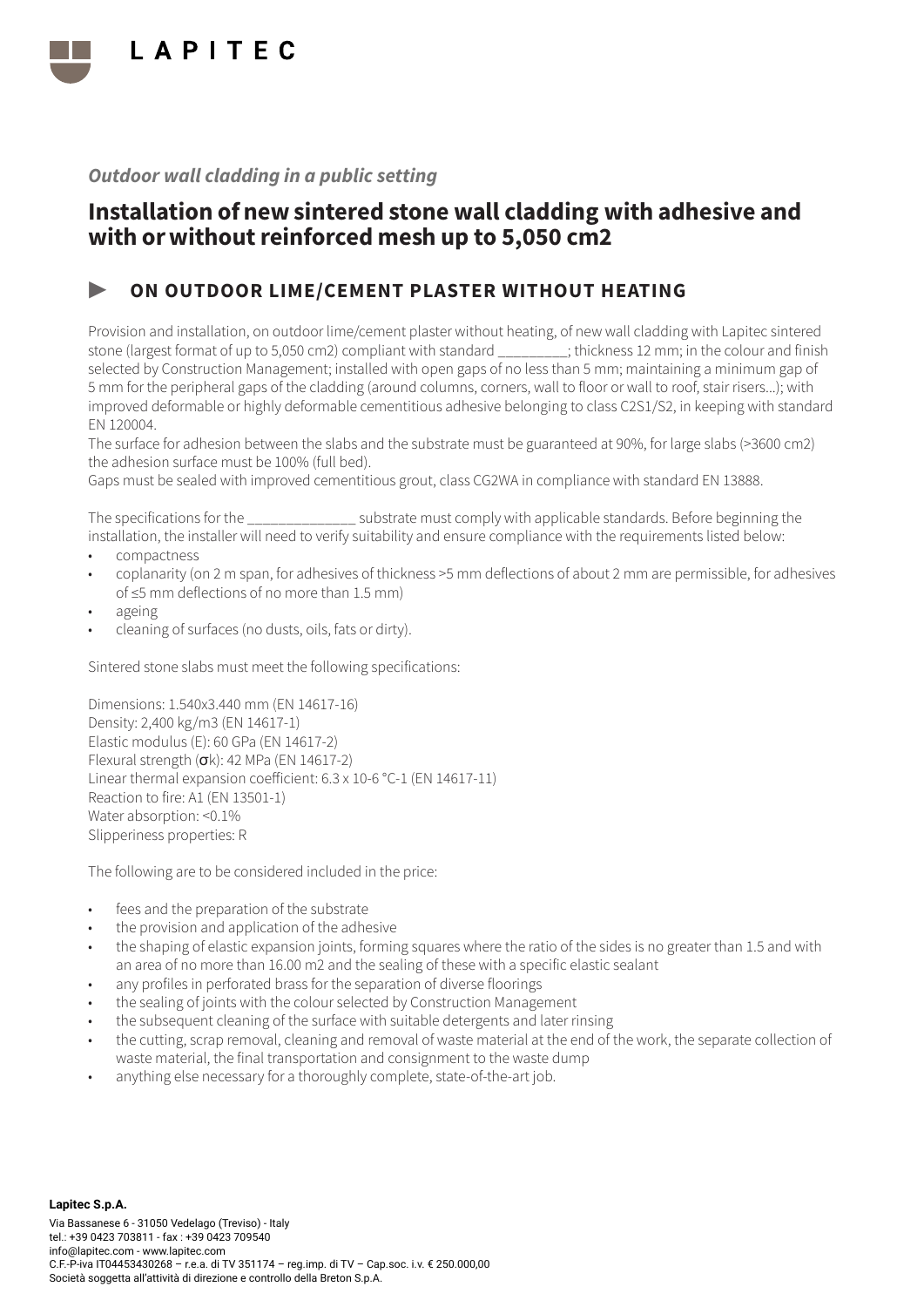

# Installation of new sintered stone wall cladding with adhesive and with or without reinforced mesh up to 5,050 cm2

### ON OUTDOOR CONCRETE SUBSTRATE

Provision and installation, on outdoor concrete substrate, of new wall cladding with Lapitec sintered stone (largest format of up to 5,050 cm2) compliant with standard \_\_\_\_\_\_\_\_\_; thickness 12 mm; in the colour and finish selected by Construction Management; installed with open gaps of no less than 5 mm; maintaining a minimum gap of 5 mm for the peripheral gaps of the cladding (around columns, corners, wall to floor or wall to roof, stair risers...); with improved deformable or highly deformable cementitious adhesive belonging to class C2S1/S2, in keeping with standard EN 120004.

The surface for adhesion between the slabs and the substrate must be guaranteed at 90%, for large slabs (>3600 cm2) the adhesion surface must be 100% (full bed).

Gaps must be sealed with improved cementitious grout, class CG2WA in compliance with standard EN 13888.

The specifications for the \_\_\_\_\_\_\_\_\_\_\_\_\_\_ substrate must comply with applicable standards. Before beginning the installation, the installer will need to verify suitability and ensure compliance with the requirements listed below:

- compactness
- coplanarity (on 2 m span, for adhesives of thickness >5 mm deflections of about 2 mm are permissible, for adhesives of ≤5 mm deflections of no more than 1.5 mm)
- ageing
- cleaning of surfaces (no dusts, oils, fats or dirty).

Sintered stone slabs must meet the following specifications:

Dimensions: 1.540x3.440 mm (EN 14617-16) Density: 2,400 kg/m3 (EN 14617-1) Elastic modulus (E): 60 GPa (EN 14617-2) Flexural strength  $(\sigma k)$ : 42 MPa (EN 14617-2) Linear thermal expansion coefficient: 6.3 x 10-6 °C-1 (EN 14617-11) Reaction to fire: A1 (EN 13501-1) Water absorption: <0.1% Slipperiness properties: R

- fees and the preparation of the substrate
- the provision and application of the adhesive
- the shaping of elastic expansion joints, forming squares where the ratio of the sides is no greater than 1.5 and with an area of no more than 16.00 m2 and the sealing of these with a specific elastic sealant
- any profiles in perforated brass for the separation of diverse floorings
- the sealing of joints with the colour selected by Construction Management
- the subsequent cleaning of the surface with suitable detergents and later rinsing
- the cutting, scrap removal, cleaning and removal of waste material at the end of the work, the separate collection of waste material, the final transportation and consignment to the waste dump
- anything else necessary for a thoroughly complete, state-of-the-art job.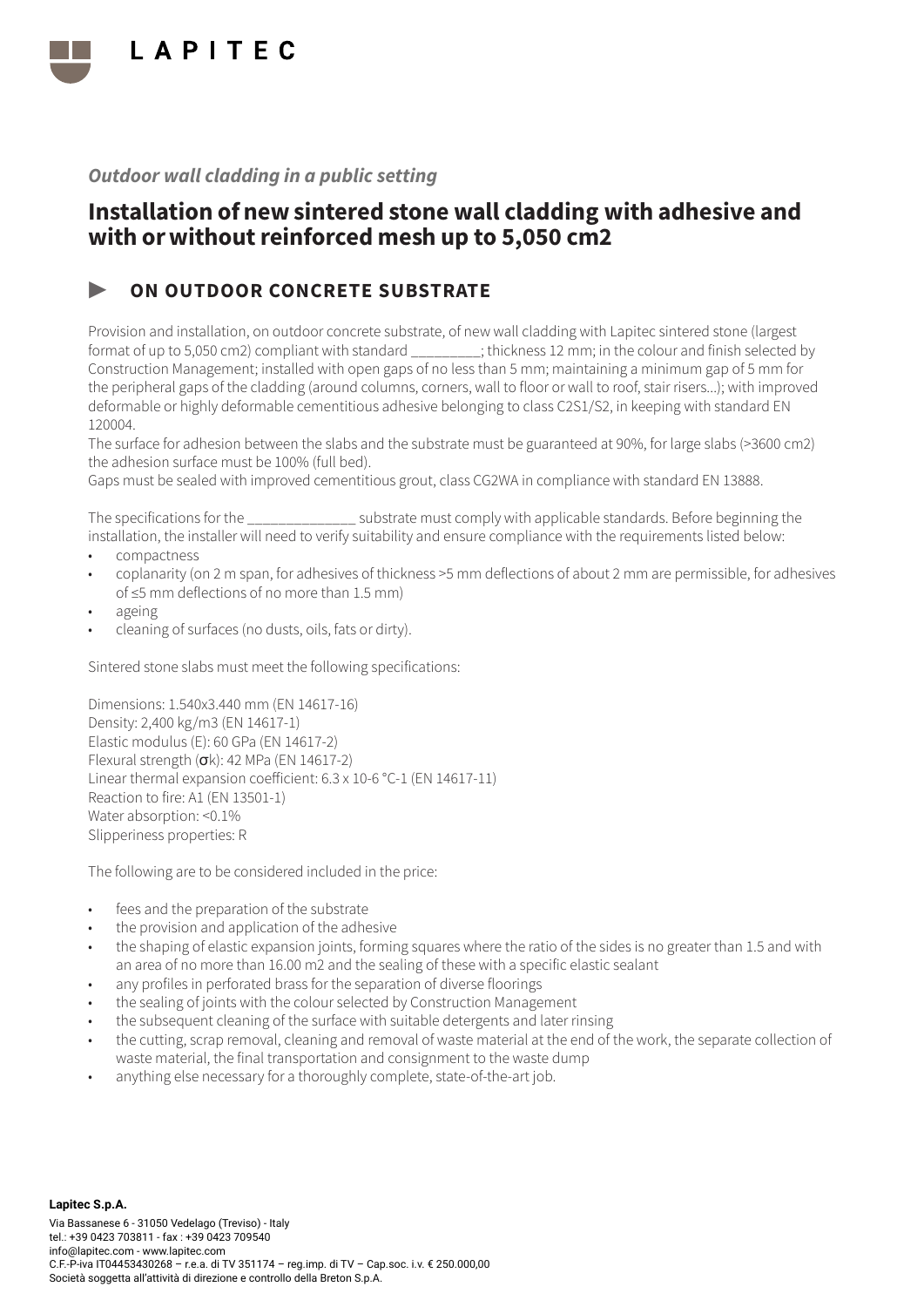

# Installation of new sintered stone wall cladding with adhesive and with or without reinforced mesh up to 5,050 cm2

### ON OUTDOOR PREFAB CONCRETE

Provision and installation, on outdoor prefab concrete, of new wall cladding with Lapitec sintered stone (largest format of up to 5,050 cm2) compliant with standard \_\_\_\_\_\_\_\_\_; thickness 12 mm; in the colour and finish selected by Construction Management; installed with open gaps of no less than 5 mm; maintaining a minimum gap of 5 mm for the peripheral gaps of the cladding (around columns, corners, wall to floor or wall to roof, stair risers...); with improved deformable or highly deformable cementitious adhesive belonging to class C2S1/S2, in keeping with standard EN 120004.

The surface for adhesion between the slabs and the substrate must be guaranteed at 90%, for large slabs (>3600 cm2) the adhesion surface must be 100% (full bed).

Gaps must be sealed with improved cementitious grout, class CG2WA in compliance with standard EN 13888.

The specifications for the \_\_\_\_\_\_\_\_\_\_\_\_\_\_ substrate must comply with applicable standards. Before beginning the installation, the installer will need to verify suitability and ensure compliance with the requirements listed below:

- compactness
- coplanarity (on 2 m span, for adhesives of thickness >5 mm deflections of about 2 mm are permissible, for adhesives of ≤5 mm deflections of no more than 1.5 mm)
- ageing
- cleaning of surfaces (no dusts, oils, fats or dirty).

Sintered stone slabs must meet the following specifications:

Dimensions: 1.540x3.440 mm (EN 14617-16) Density: 2,400 kg/m3 (EN 14617-1) Elastic modulus (E): 60 GPa (EN 14617-2) Flexural strength (σk): 42 MPa (EN 14617-2) Linear thermal expansion coefficient: 6.3 x 10-6 °C-1 (EN 14617-11) Reaction to fire: A1 (EN 13501-1) Water absorption: <0.1% Slipperiness properties: R

- fees and the preparation of the substrate
- the provision and application of the adhesive
- the shaping of elastic expansion joints, forming squares where the ratio of the sides is no greater than 1.5 and with an area of no more than 16.00 m2 and the sealing of these with a specific elastic sealant
- any profiles in perforated brass for the separation of diverse floorings
- the sealing of joints with the colour selected by Construction Management
- the subsequent cleaning of the surface with suitable detergents and later rinsing
- the cutting, scrap removal, cleaning and removal of waste material at the end of the work, the separate collection of waste material, the final transportation and consignment to the waste dump
- anything else necessary for a thoroughly complete, state-of-the-art job.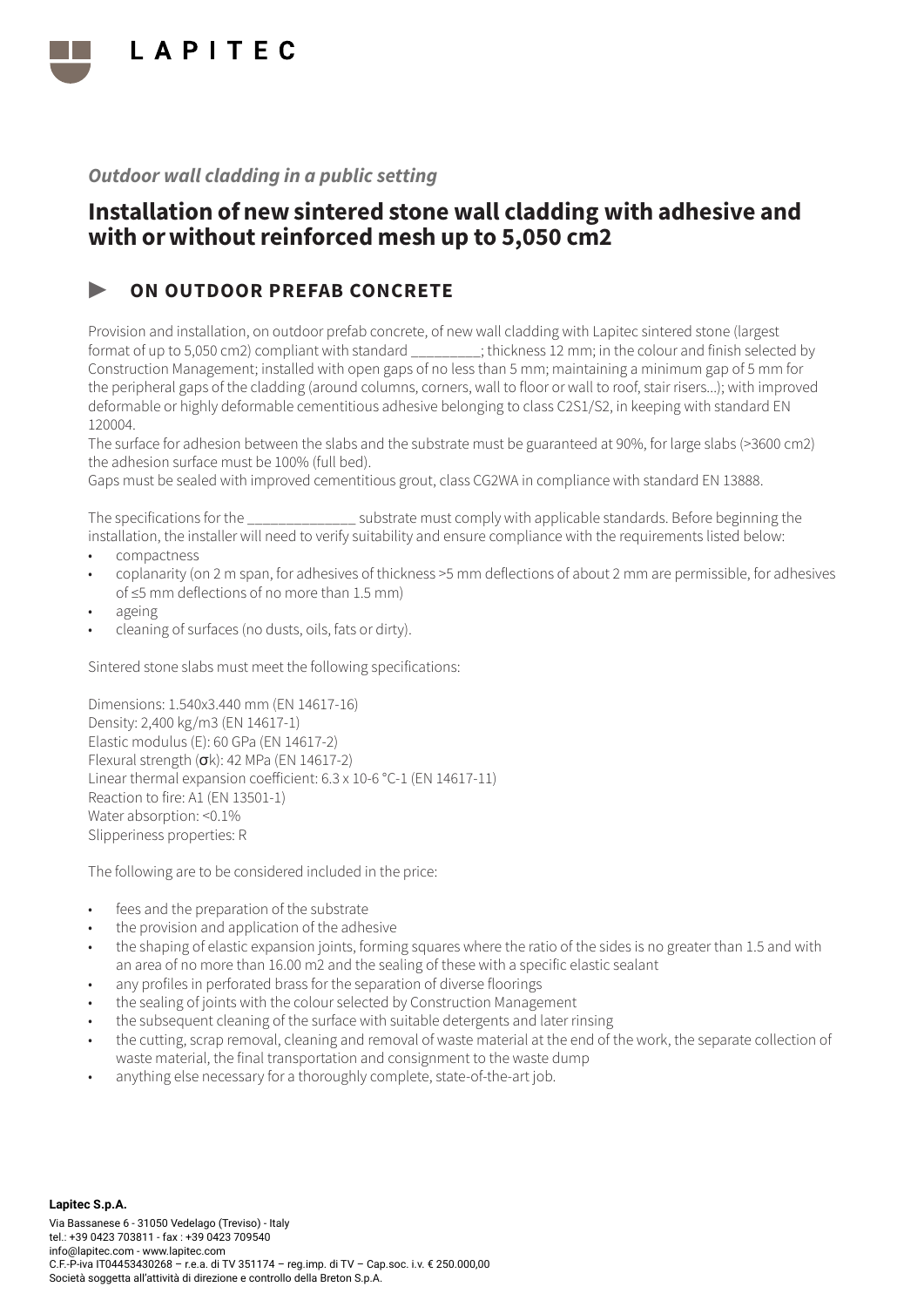

# Installation of new sintered stone wall cladding with adhesive and with or without reinforced mesh up to 5,050 cm2

### ▶ ON OUTDOOR AREAS WATERPROOFED WITH LIQUID CEMENTITIOUS PRODUCTS

Provision and installation, on outdoor areas waterproofed with liquid cementitious products, of new wall cladding with Lapitec sintered stone (largest format of up to 5,050 cm2) compliant with standard \_\_\_\_\_\_\_\_\_; thickness 12 mm; in the colour and finish selected by Construction Management; installed with open gaps of no less than 5 mm; maintaining a minimum gap of 5 mm for the peripheral gaps of the cladding (around columns, corners, wall to floor or wall to roof, stair risers...); with improved cementitious adhesive belonging to class C2, in keeping with standard EN 120004. The surface for adhesion between the slabs and the substrate must be guaranteed at 90%, for large slabs (>3600 cm2) the adhesion surface must be 100% (full bed).

Gaps must be sealed with improved cementitious grout, class CG2WA in compliance with standard EN 13888.

The specifications for the  $\sim$  substrate must comply with applicable standards. Before beginning the installation, the installer will need to verify suitability and ensure compliance with the requirements listed below:

- compactness
- coplanarity (on 2 m span, for adhesives of thickness >5 mm deflections of about 2 mm are permissible, for adhesives of ≤5 mm deflections of no more than 1.5 mm)
- ageing
- cleaning of surfaces (no dusts, oils, fats or dirty).

Sintered stone slabs must meet the following specifications:

Dimensions: 1.540x3.440 mm (EN 14617-16) Density: 2,400 kg/m3 (EN 14617-1) Elastic modulus (E): 60 GPa (EN 14617-2) Flexural strength  $(\sigma k)$ : 42 MPa (EN 14617-2) Linear thermal expansion coefficient: 6.3 x 10-6 °C-1 (EN 14617-11) Reaction to fire: A1 (EN 13501-1) Water absorption: <0.1% Slipperiness properties: R

- fees and the preparation of the substrate
- the provision and application of the adhesive
- the shaping of elastic expansion joints, forming squares where the ratio of the sides is no greater than 1.5 and with an area of no more than 16.00 m2 and the sealing of these with a specific elastic sealant
- any profiles in perforated brass for the separation of diverse floorings
- the sealing of joints with the colour selected by Construction Management
- the subsequent cleaning of the surface with suitable detergents and later rinsing
- the cutting, scrap removal, cleaning and removal of waste material at the end of the work, the separate collection of waste material, the final transportation and consignment to the waste dump
- anything else necessary for a thoroughly complete, state-of-the-art job.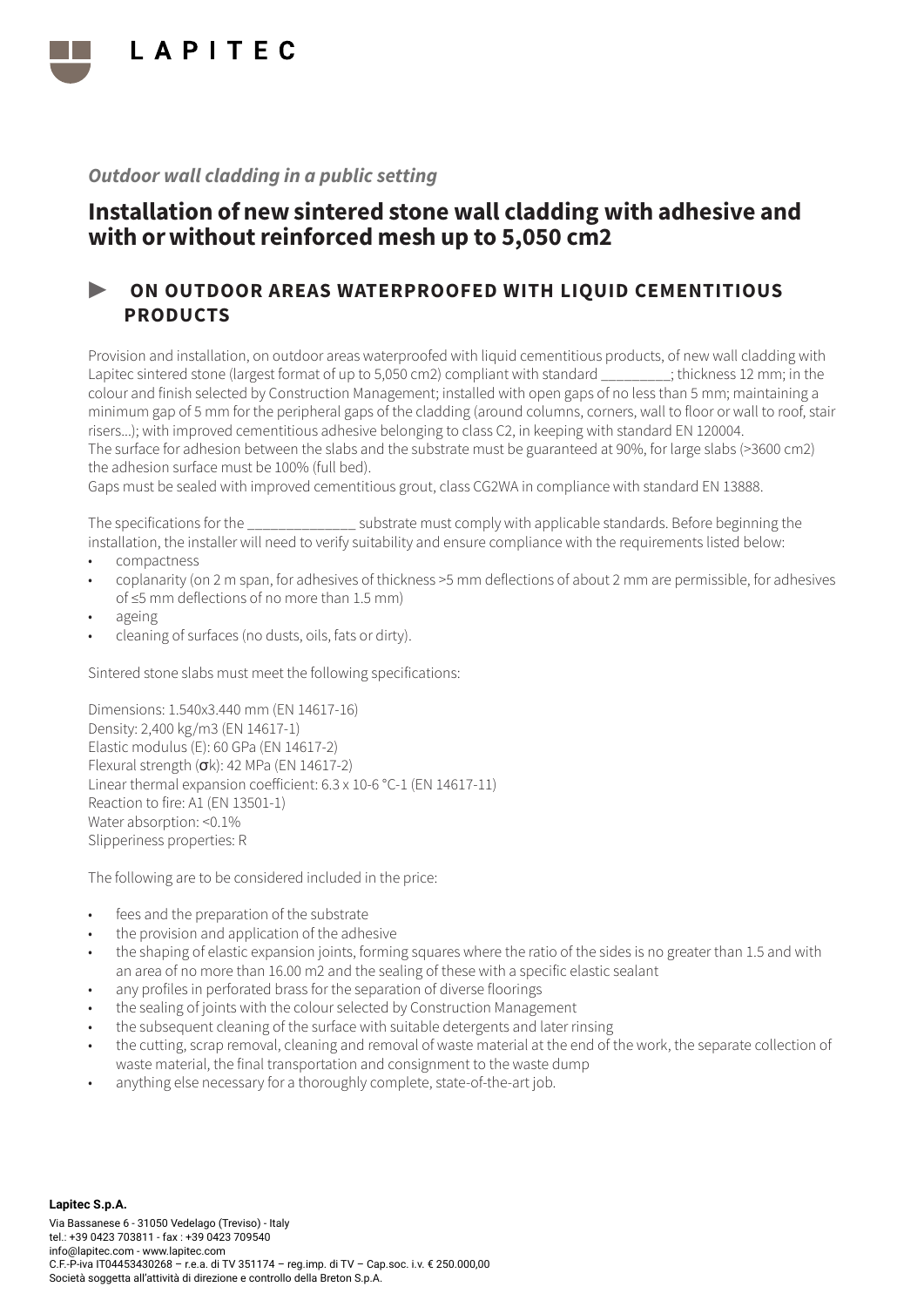

# Installation of new sintered stone wall cladding with adhesive and with or without reinforced mesh up to 5,050 cm2

### ▶ ON OUTDOOR LIME/CEMENT PLASTER WITHOUT HEATING

Provision and installation, on outdoor lime/cement plaster without heating, of new wall cladding with Lapitec sintered stone (largest format of up to 5,050 cm2) compliant with standard \_\_\_\_\_\_\_\_\_; thickness 12 mm; in the colour and finish selected by Construction Management; installed with open gaps of no less than 5 mm; maintaining a minimum gap of 5 mm for the peripheral gaps of the cladding (around columns, corners, wall to floor or wall to roof, stair risers...); with improved deformable or highly deformable cementitious adhesive belonging to class C2S1/S2, in keeping with standard EN 120004.

The surface for adhesion between the slabs and the substrate must be guaranteed at 90%, for large slabs (>3600 cm2) the adhesion surface must be 100% (full bed).

Gaps must be sealed with improved cementitious grout, class CG2WA in compliance with standard EN 13888

The specifications for the \_\_\_\_\_\_\_\_\_\_\_\_\_\_ substrate must comply with applicable standards. Before beginning the installation, the installer will need to verify suitability and ensure compliance with the requirements listed below:

- compactness
- coplanarity (on 2 m span, for adhesives of thickness >5 mm deflections of about 2 mm are permissible, for adhesives of ≤5 mm deflections of no more than 1.5 mm)
- ageing
- cleaning of surfaces (no dusts, oils, fats or dirty).

Sintered stone slabs must meet the following specifications:

Dimensions: 1.540x3.440 mm (EN 14617-16) Density: 2,400 kg/m3 (EN 14617-1) Elastic modulus (E): 60 GPa (EN 14617-2) Flexural strength (σk): 42 MPa (EN 14617-2) Linear thermal expansion coefficient: 6.3 x 10-6 °C-1 (EN 14617-11) Reaction to fire: A1 (EN 13501-1) Water absorption: <0.1% Slipperiness properties: R

- fees and the preparation of the substrate
- the provision and application of the adhesive
- the shaping of elastic expansion joints, forming squares where the ratio of the sides is no greater than 1.5 and with an area of no more than 16.00 m2 and the sealing of these with a specific elastic sealant
- any profiles in perforated brass for the separation of diverse floorings
- the sealing of joints with the colour selected by Construction Management
- the subsequent cleaning of the surface with suitable detergents and later rinsing
- the cutting, scrap removal, cleaning and removal of waste material at the end of the work, the separate collection of waste material, the final transportation and consignment to the waste dump
- anything else necessary for a thoroughly complete, state-of-the-art job.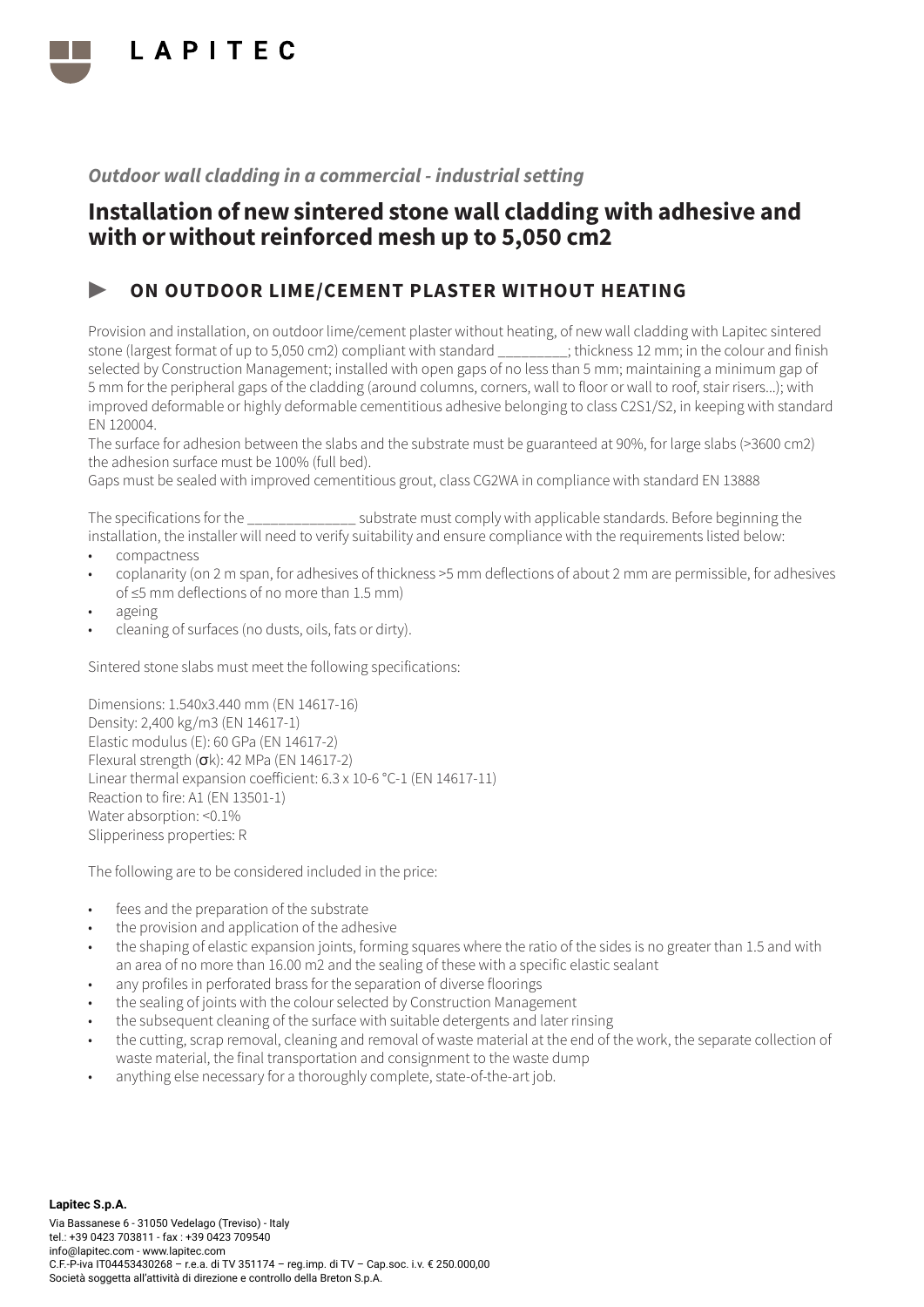

# Installation of new sintered stone wall cladding with adhesive and with or without reinforced mesh up to 5,050 cm2

### ON OUTDOOR CONCRETE SUBSTRATE

Provision and installation, on outdoor concrete substrate, of new wall cladding with Lapitec sintered stone (largest format of up to 5,050 cm2) compliant with standard \_\_\_\_\_\_\_\_\_; thickness 12 mm; in the colour and finish selected by Construction Management; installed with open gaps of no less than 5 mm; maintaining a minimum gap of 5 mm for the peripheral gaps of the cladding (around columns, corners, wall to floor or wall to roof, stair risers...); with improved deformable or highly deformable cementitious adhesive belonging to class C2S1/S2, in keeping with standard EN 120004.

The surface for adhesion between the slabs and the substrate must be guaranteed at 90%, for large slabs (>3600 cm2) the adhesion surface must be 100% (full bed).

Gaps must be sealed with improved cementitious grout, class CG2WA in compliance with standard EN 13888

The specifications for the \_\_\_\_\_\_\_\_\_\_\_\_\_\_ substrate must comply with applicable standards. Before beginning the installation, the installer will need to verify suitability and ensure compliance with the requirements listed below:

- compactness
- coplanarity (on 2 m span, for adhesives of thickness >5 mm deflections of about 2 mm are permissible, for adhesives of ≤5 mm deflections of no more than 1.5 mm)
- ageing
- cleaning of surfaces (no dusts, oils, fats or dirty).

Sintered stone slabs must meet the following specifications:

Dimensions: 1.540x3.440 mm (EN 14617-16) Density: 2,400 kg/m3 (EN 14617-1) Elastic modulus (E): 60 GPa (EN 14617-2) Flexural strength (σk): 42 MPa (EN 14617-2) Linear thermal expansion coefficient: 6.3 x 10-6 °C-1 (EN 14617-11) Reaction to fire: A1 (EN 13501-1) Water absorption: <0.1% Slipperiness properties: R

- fees and the preparation of the substrate
- the provision and application of the adhesive
- the shaping of elastic expansion joints, forming squares where the ratio of the sides is no greater than 1.5 and with an area of no more than 16.00 m2 and the sealing of these with a specific elastic sealant
- any profiles in perforated brass for the separation of diverse floorings
- the sealing of joints with the colour selected by Construction Management
- the subsequent cleaning of the surface with suitable detergents and later rinsing
- the cutting, scrap removal, cleaning and removal of waste material at the end of the work, the separate collection of waste material, the final transportation and consignment to the waste dump
- anything else necessary for a thoroughly complete, state-of-the-art job.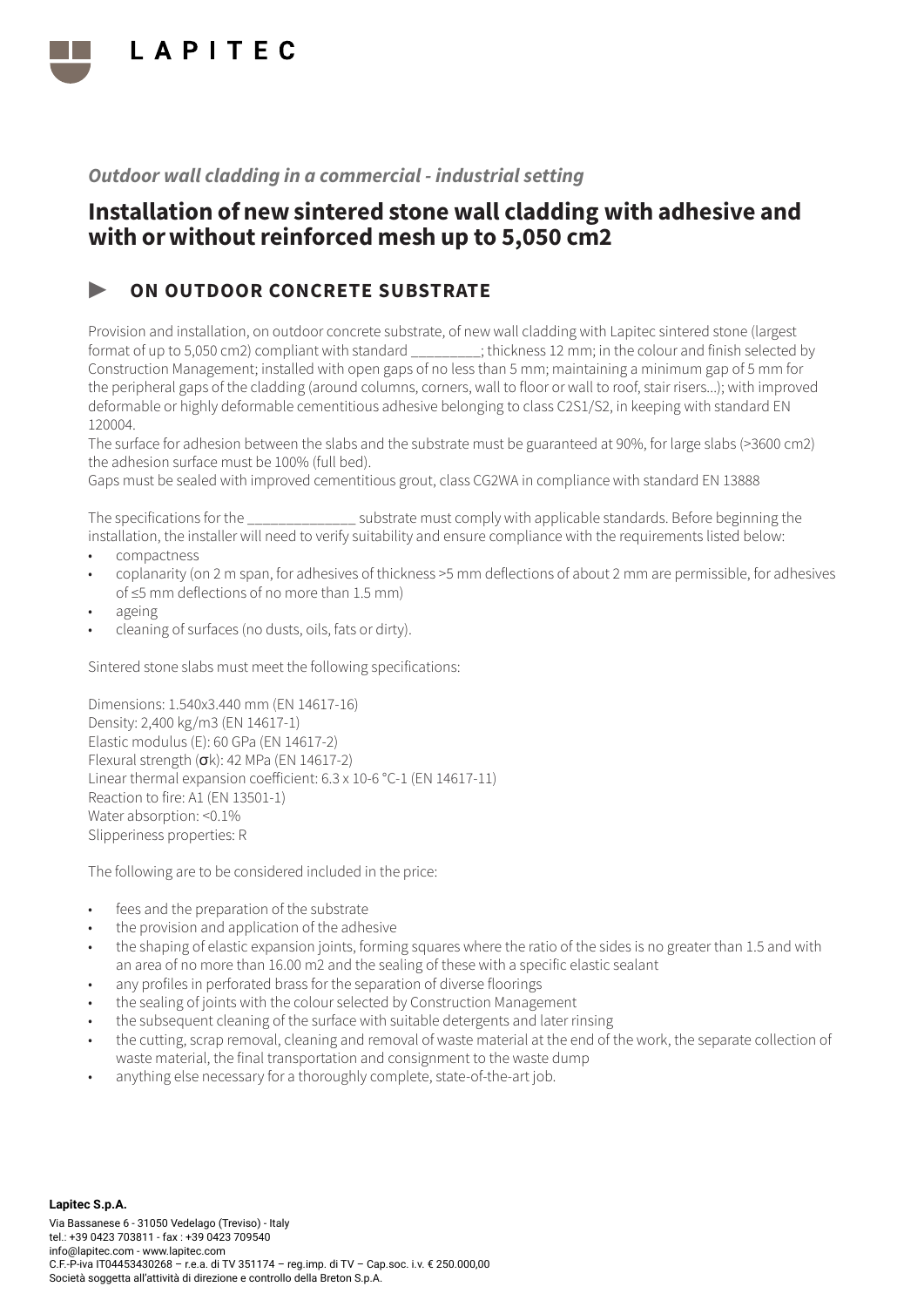

# Installation of new sintered stone wall cladding with adhesive and with or without reinforced mesh up to 5,050 cm2

### ON OUTDOOR PREFAB CONCRETE

Provision and installation, on outdoor prefab concrete, of new wall cladding with Lapitec sintered stone (largest format of up to 5,050 cm2) compliant with standard \_\_\_\_\_\_\_\_\_; thickness 12 mm; in the colour and finish selected by Construction Management; installed with open gaps of no less than 5 mm; maintaining a minimum gap of 5 mm for the peripheral gaps of the cladding (around columns, corners, wall to floor or wall to roof, stair risers...); with improved deformable or highly deformable cementitious adhesive belonging to class C2S1/S2, in keeping with standard EN 120004.

The surface for adhesion between the slabs and the substrate must be guaranteed at 90%, for large slabs (>3600 cm2) the adhesion surface must be 100% (full bed).

Gaps must be sealed with improved cementitious grout, class CG2WA in compliance with standard EN 13888

The specifications for the \_\_\_\_\_\_\_\_\_\_\_\_\_\_ substrate must comply with applicable standards. Before beginning the installation, the installer will need to verify suitability and ensure compliance with the requirements listed below:

- compactness
- coplanarity (on 2 m span, for adhesives of thickness >5 mm deflections of about 2 mm are permissible, for adhesives of ≤5 mm deflections of no more than 1.5 mm)
- ageing
- cleaning of surfaces (no dusts, oils, fats or dirty).

Sintered stone slabs must meet the following specifications:

Dimensions: 1.540x3.440 mm (EN 14617-16) Density: 2,400 kg/m3 (EN 14617-1) Elastic modulus (E): 60 GPa (EN 14617-2) Flexural strength (σk): 42 MPa (EN 14617-2) Linear thermal expansion coefficient: 6.3 x 10-6 °C-1 (EN 14617-11) Reaction to fire: A1 (EN 13501-1) Water absorption: <0.1% Slipperiness properties: R

- fees and the preparation of the substrate
- the provision and application of the adhesive
- the shaping of elastic expansion joints, forming squares where the ratio of the sides is no greater than 1.5 and with an area of no more than 16.00 m2 and the sealing of these with a specific elastic sealant
- any profiles in perforated brass for the separation of diverse floorings
- the sealing of joints with the colour selected by Construction Management
- the subsequent cleaning of the surface with suitable detergents and later rinsing
- the cutting, scrap removal, cleaning and removal of waste material at the end of the work, the separate collection of waste material, the final transportation and consignment to the waste dump
- anything else necessary for a thoroughly complete, state-of-the-art job.